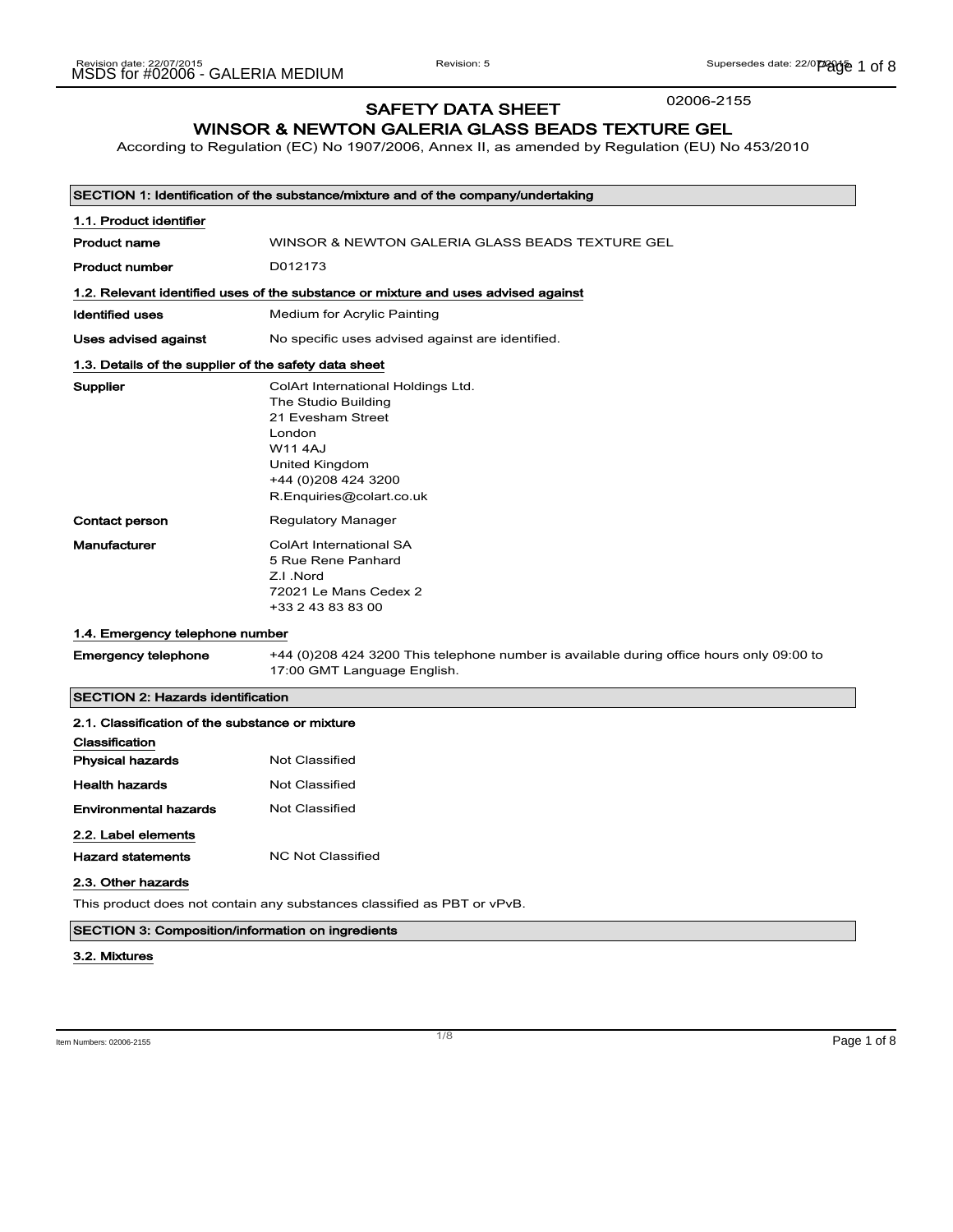| mono propylene glycol                                          |                                                                                    | $1 - 5%$                                                                                                                                                                                                                                                                               |
|----------------------------------------------------------------|------------------------------------------------------------------------------------|----------------------------------------------------------------------------------------------------------------------------------------------------------------------------------------------------------------------------------------------------------------------------------------|
| CAS number: 57-55-6                                            | EC number: 200-338-0                                                               | REACH registration number: 01-<br>2119456809-23-xxxx                                                                                                                                                                                                                                   |
| Classification<br><b>Not Classified</b>                        |                                                                                    | Classification (67/548/EEC or 1999/45/EC)                                                                                                                                                                                                                                              |
| Polyethylene glycol octylphenyl ether<br>CAS number: 9036-19-5 |                                                                                    | $1 - 5%$                                                                                                                                                                                                                                                                               |
| Classification<br>Aquatic Chronic 3 - H412                     |                                                                                    | Classification (67/548/EEC or 1999/45/EC)                                                                                                                                                                                                                                              |
|                                                                | The Full Text for all R-Phrases and Hazard Statements are Displayed in Section 16. |                                                                                                                                                                                                                                                                                        |
| <b>Composition comments</b>                                    | Contains SVHC, CAS 9036-19-5 ≥ 0.1%.                                               |                                                                                                                                                                                                                                                                                        |
| <b>SECTION 4: First aid measures</b>                           |                                                                                    |                                                                                                                                                                                                                                                                                        |
| 4.1. Description of first aid measures                         |                                                                                    |                                                                                                                                                                                                                                                                                        |
| General information                                            | personnel.                                                                         | If in doubt, get medical attention promptly. Show this Safety Data Sheet to the medical                                                                                                                                                                                                |
| Inhalation                                                     | discomfort continues.                                                              | No specific recommendations. If throat irritation or coughing persists, proceed as follows.<br>Move affected person to fresh air and keep warm and at rest in a position comfortable for<br>breathing. Loosen tight clothing such as collar, tie or belt. Get medical attention if any |
| Ingestion                                                      | Rinse mouth. Get medical attention if any discomfort continues.                    | No specific recommendations. If throat irritation or coughing persists, proceed as follows.                                                                                                                                                                                            |
| Skin contact                                                   | continues.                                                                         | No specific recommendations. Rinse with water. Get medical attention if any discomfort                                                                                                                                                                                                 |
| Eye contact                                                    | Rinse with water. Get medical attention if any discomfort continues.               |                                                                                                                                                                                                                                                                                        |
| <b>Protection of first aiders</b>                              | Use protective equipment appropriate for surrounding materials.                    |                                                                                                                                                                                                                                                                                        |
|                                                                | 4.2. Most important symptoms and effects, both acute and delayed                   |                                                                                                                                                                                                                                                                                        |
| General information                                            | length of exposure.                                                                | The severity of the symptoms described will vary dependent on the concentration and the                                                                                                                                                                                                |
| Inhalation                                                     |                                                                                    | No specific symptoms known. Spray/mists may cause respiratory tract irritation.                                                                                                                                                                                                        |
| Ingestion                                                      | No specific symptoms known. May cause discomfort if swallowed.                     |                                                                                                                                                                                                                                                                                        |
| Skin contact                                                   | No specific symptoms known. May cause discomfort.                                  |                                                                                                                                                                                                                                                                                        |
| Eye contact                                                    | No specific symptoms known. May be slightly irritating to eyes.                    |                                                                                                                                                                                                                                                                                        |
|                                                                | 4.3. Indication of any immediate medical attention and special treatment needed    |                                                                                                                                                                                                                                                                                        |
| Notes for the doctor                                           | Treat symptomatically.                                                             |                                                                                                                                                                                                                                                                                        |
| <b>Specific treatments</b>                                     | No special treatment required.                                                     |                                                                                                                                                                                                                                                                                        |
| <b>SECTION 5: Firefighting measures</b>                        |                                                                                    |                                                                                                                                                                                                                                                                                        |

5.1. Extinguishing media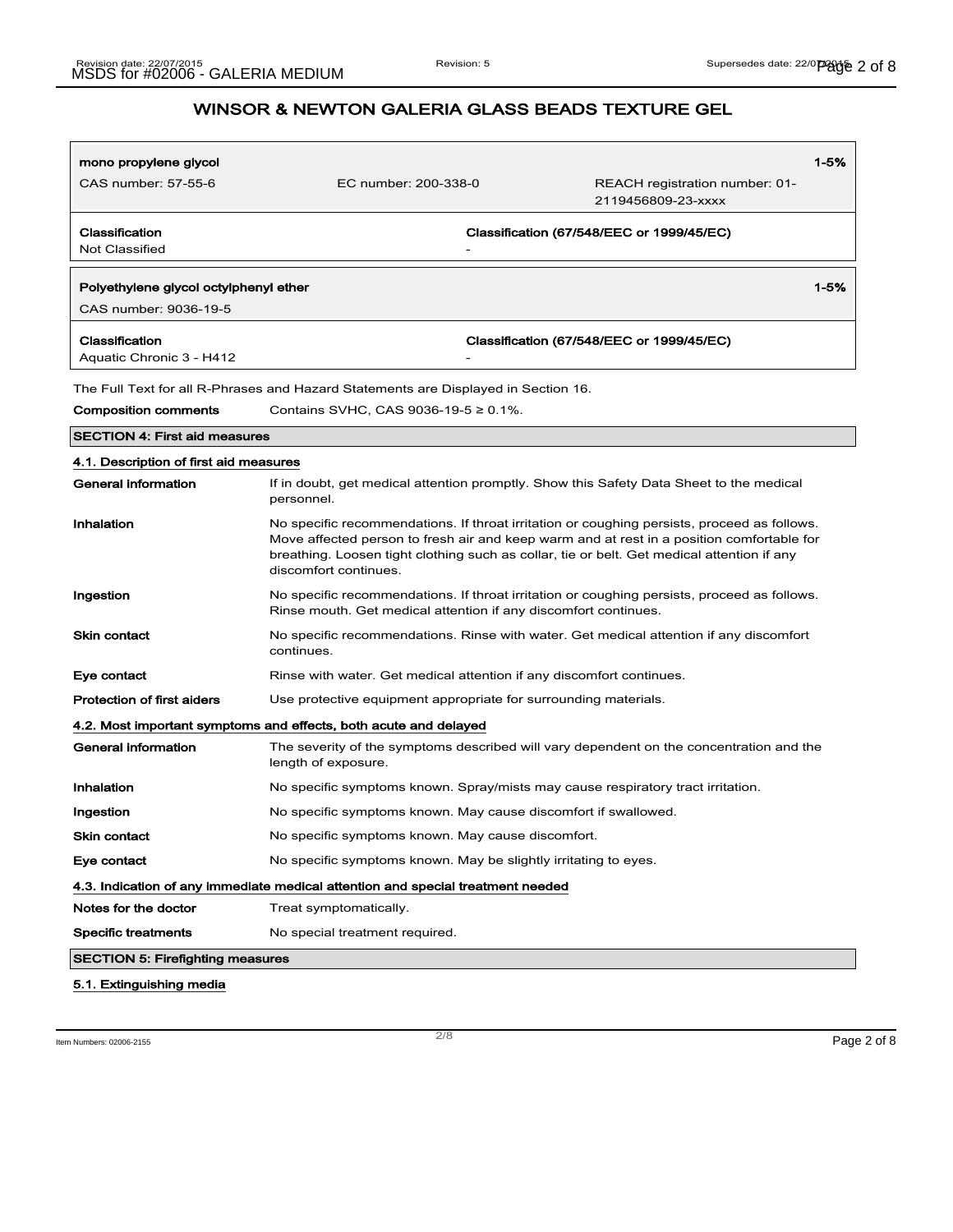| Suitable extinguishing media                               | The product is not flammable. Extinguish with alcohol-resistant foam, carbon dioxide, dry<br>powder or water fog. Use fire-extinguishing media suitable for the surrounding fire.                                                                                                                                                                                            |
|------------------------------------------------------------|------------------------------------------------------------------------------------------------------------------------------------------------------------------------------------------------------------------------------------------------------------------------------------------------------------------------------------------------------------------------------|
| Unsuitable extinguishing<br>media                          | Do not use water jet as an extinguisher, as this will spread the fire.                                                                                                                                                                                                                                                                                                       |
| 5.2. Special hazards arising from the substance or mixture |                                                                                                                                                                                                                                                                                                                                                                              |
| <b>Specific hazards</b>                                    | Containers can burst violently or explode when heated, due to excessive pressure build-up.                                                                                                                                                                                                                                                                                   |
| <b>Hazardous combustion</b><br>products                    | Thermal decomposition or combustion products may include the following substances:<br>Harmful gases or vapours.                                                                                                                                                                                                                                                              |
| 5.3. Advice for firefighters                               |                                                                                                                                                                                                                                                                                                                                                                              |
| Protective actions during<br>firefighting                  | Avoid breathing fire gases or vapours. Evacuate area. Cool containers exposed to heat with<br>water spray and remove them from the fire area if it can be done without risk. Cool containers<br>exposed to flames with water until well after the fire is out. If a leak or spill has not ignited, use<br>water spray to disperse vapours and protect men stopping the leak. |
| Special protective equipment<br>for firefighters           | Wear positive-pressure self-contained breathing apparatus (SCBA) and appropriate protective<br>clothing. Firefighter's clothing conforming to European standard EN469 (including helmets,<br>protective boots and gloves) will provide a basic level of protection for chemical incidents.                                                                                   |
| <b>SECTION 6: Accidental release measures</b>              |                                                                                                                                                                                                                                                                                                                                                                              |
|                                                            | 6.1. Personal precautions, protective equipment and emergency procedures                                                                                                                                                                                                                                                                                                     |
| <b>Personal precautions</b>                                | No specific recommendations. For personal protection, see Section 8.                                                                                                                                                                                                                                                                                                         |
| 6.2. Environmental precautions                             |                                                                                                                                                                                                                                                                                                                                                                              |
| <b>Environmental precautions</b>                           | Avoid discharge into drains or watercourses or onto the ground.                                                                                                                                                                                                                                                                                                              |
| 6.3. Methods and material for containment and cleaning up  |                                                                                                                                                                                                                                                                                                                                                                              |
| Methods for cleaning up                                    | Reuse or recycle products wherever possible. Absorb spillage to prevent material damage.<br>Flush contaminated area with plenty of water. Wash thoroughly after dealing with a spillage.<br>Dispose of contents/container in accordance with national regulations.                                                                                                           |
| 6.4. Reference to other sections                           |                                                                                                                                                                                                                                                                                                                                                                              |
| Reference to other sections                                | For personal protection, see Section 8.                                                                                                                                                                                                                                                                                                                                      |
| <b>SECTION 7: Handling and storage</b>                     |                                                                                                                                                                                                                                                                                                                                                                              |
| 7.1. Precautions for safe handling                         |                                                                                                                                                                                                                                                                                                                                                                              |
| Usage precautions                                          | Read and follow manufacturer's recommendations. Wear protective clothing as described in<br>Section 8 of this safety data sheet. Keep away from food, drink and animal feeding stuffs.<br>Handle all packages and containers carefully to minimise spills. Keep container tightly sealed<br>when not in use. Avoid the formation of mists.                                   |
| Advice on general<br>occupational hygiene                  | Wash promptly if skin becomes contaminated. Take off contaminated clothing. Wash<br>contaminated clothing before reuse.                                                                                                                                                                                                                                                      |
|                                                            | 7.2. Conditions for safe storage, including any incompatibilities                                                                                                                                                                                                                                                                                                            |
| Storage precautions                                        | No specific recommendations.                                                                                                                                                                                                                                                                                                                                                 |
| Storage class                                              | Unspecified storage.                                                                                                                                                                                                                                                                                                                                                         |
| 7.3. Specific end use(s)                                   |                                                                                                                                                                                                                                                                                                                                                                              |
|                                                            |                                                                                                                                                                                                                                                                                                                                                                              |
| Specific end use(s)                                        | The identified uses for this product are detailed in Section 1.2.                                                                                                                                                                                                                                                                                                            |

Item Numbers: 02006-2155  $\overline{3/8}$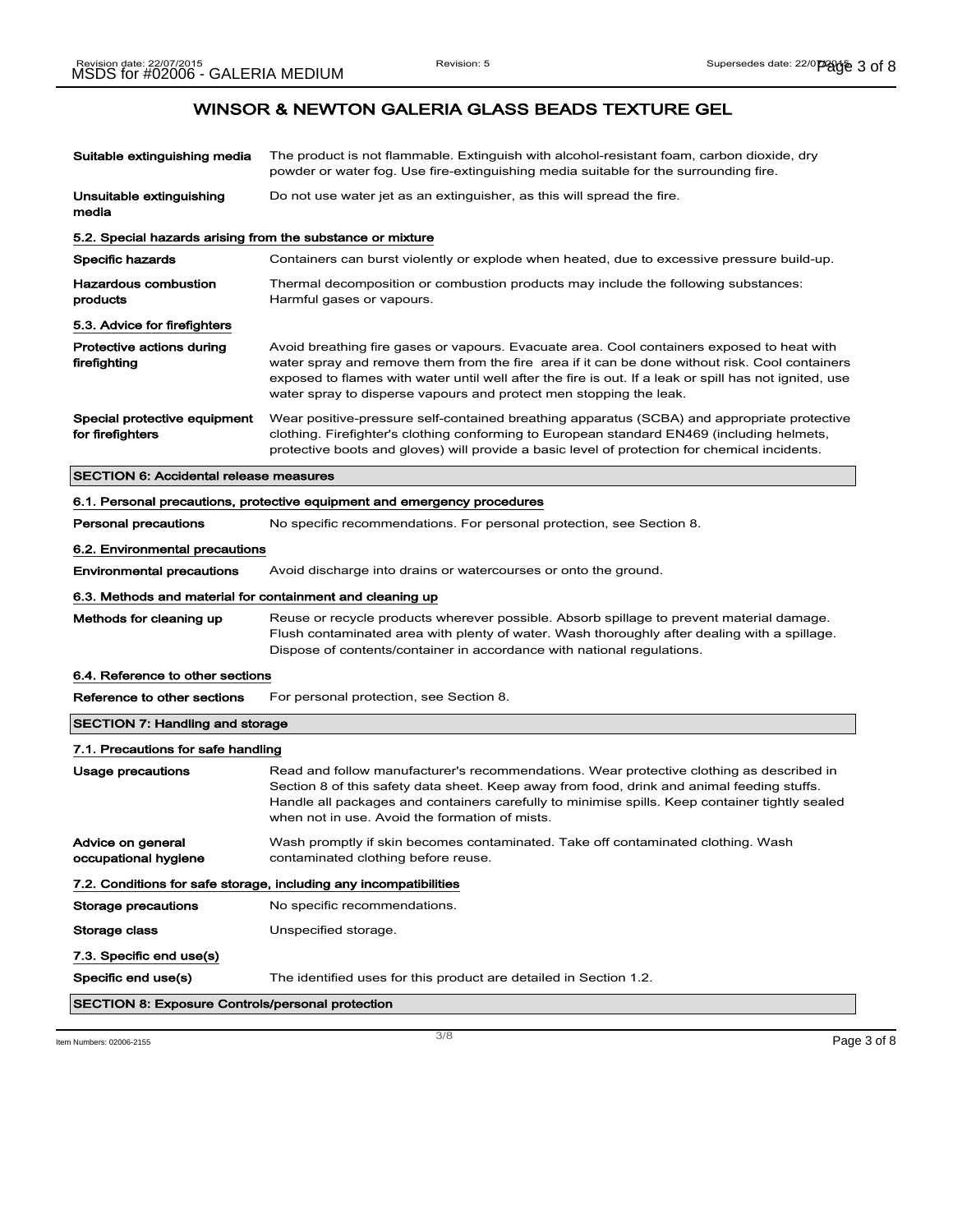| 8.1. Control parameters<br>Occupational exposure limits                                                                             |                                                                                                                                                                                                  |
|-------------------------------------------------------------------------------------------------------------------------------------|--------------------------------------------------------------------------------------------------------------------------------------------------------------------------------------------------|
| mono propylene glycol<br>Long-term exposure limit (8-hour TWA): WEL 10 mg/m <sup>3</sup>                                            | Long-term exposure limit (8-hour TWA): WEL 150 ppm 474 mg/m <sup>3</sup> total vapour and particulates<br>particulate                                                                            |
| <b>ZINC CHLORIDE</b>                                                                                                                |                                                                                                                                                                                                  |
| Long-term exposure limit (8-hour TWA): OES<br>1 mg/m <sup>3</sup><br>Short-term exposure limit (15-minute): OES 2 mg/m <sup>3</sup> |                                                                                                                                                                                                  |
| WEL = Workplace Exposure Limit                                                                                                      |                                                                                                                                                                                                  |
| Ingredient comments                                                                                                                 | OES = Occupational Exposure Standard. MEL = Maximum Exposure Limit.                                                                                                                              |
| 8.2. Exposure controls                                                                                                              |                                                                                                                                                                                                  |
| Appropriate engineering<br>controls                                                                                                 | No specific ventilation requirements.                                                                                                                                                            |
| Eye/face protection                                                                                                                 | No specific eye protection required during normal use. Large Spillages: Eyewear complying<br>with an approved standard should be worn if a risk assessment indicates eye contact is<br>possible. |
| Hand protection                                                                                                                     | No specific hand protection recommended.                                                                                                                                                         |
| Other skin and body<br>protection                                                                                                   | No specific recommendations                                                                                                                                                                      |
| Hygiene measures                                                                                                                    | Wash hands thoroughly after handling. Do not eat, drink or smoke when using this product.<br>Wash contaminated clothing before reuse.                                                            |
| <b>Respiratory protection</b>                                                                                                       | No specific recommendations. Provide adequate ventilation. Large Spillages: If ventilation is<br>inadequate, suitable respiratory protection must be worn.                                       |
| Environmental exposure<br>controls                                                                                                  | Not regarded as dangerous for the environment.                                                                                                                                                   |
| <b>SECTION 9: Physical and Chemical Properties</b>                                                                                  |                                                                                                                                                                                                  |
| 9.1. Information on basic physical and chemical properties                                                                          |                                                                                                                                                                                                  |
| Appearance                                                                                                                          | Paste Granules.                                                                                                                                                                                  |
| Colour                                                                                                                              | White / off-white.                                                                                                                                                                               |
| Odour                                                                                                                               | Ammonia.                                                                                                                                                                                         |
| рH                                                                                                                                  | pH (concentrated solution): 9-10                                                                                                                                                                 |
| Initial boiling point and range                                                                                                     | $>100^{\circ}$ C @ 760 mm Hg                                                                                                                                                                     |
| Vapour density                                                                                                                      | $>1$ .                                                                                                                                                                                           |
| <b>Relative density</b>                                                                                                             | 1.1 @ 20. C°C                                                                                                                                                                                    |
| Solubility(ies)                                                                                                                     | Miscible with water                                                                                                                                                                              |
| 9.2. Other information                                                                                                              |                                                                                                                                                                                                  |
| <b>SECTION 10: Stability and reactivity</b>                                                                                         |                                                                                                                                                                                                  |
| 10.1. Reactivity                                                                                                                    |                                                                                                                                                                                                  |
|                                                                                                                                     |                                                                                                                                                                                                  |

Reactivity **There are no known reactivity hazards associated with this product.** 

### 10.2. Chemical stability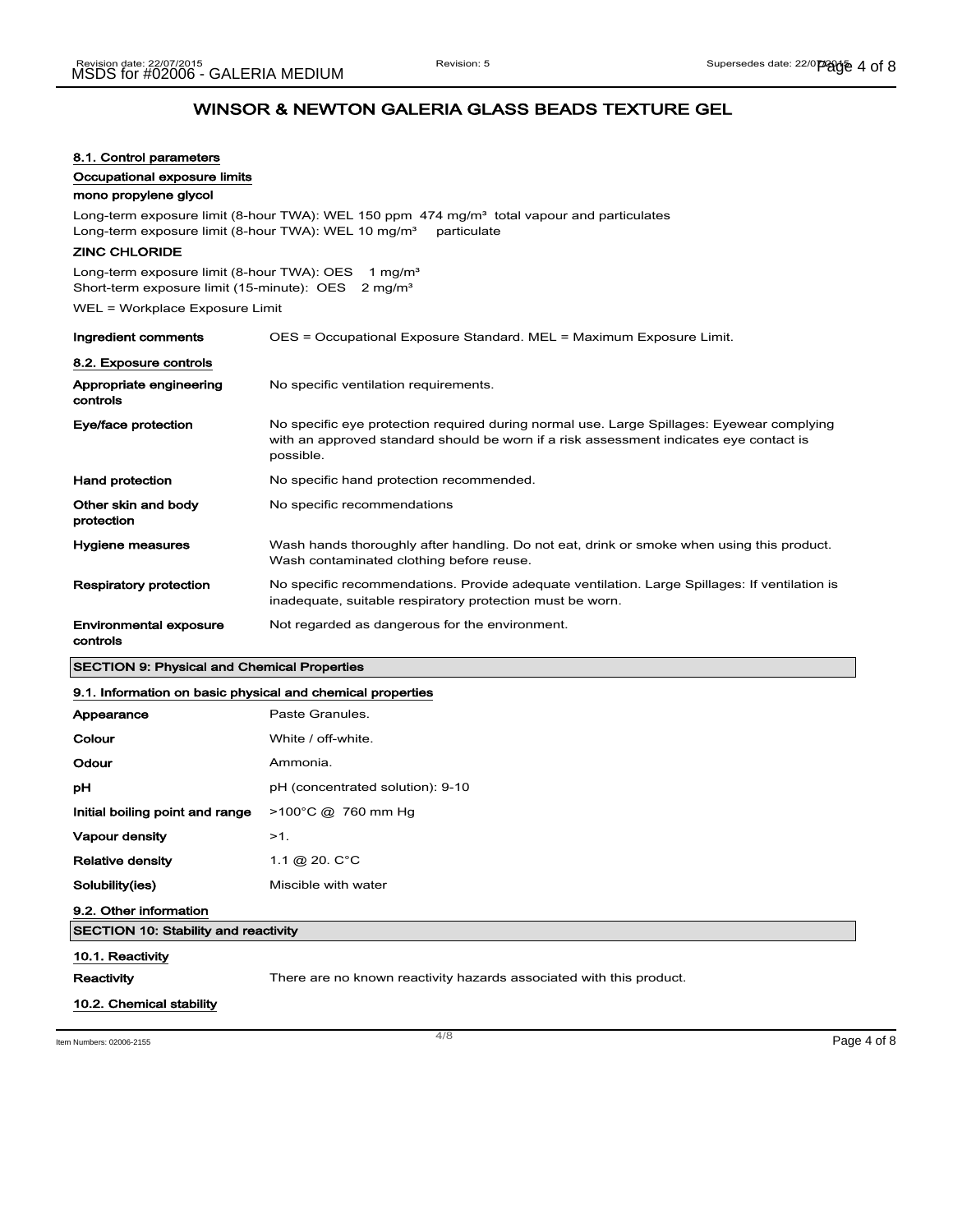| Stability                                                                  | Stable at normal ambient temperatures and when used as recommended. Stable under the<br>prescribed storage conditions.                                                  |
|----------------------------------------------------------------------------|-------------------------------------------------------------------------------------------------------------------------------------------------------------------------|
| 10.3. Possibility of hazardous reactions                                   |                                                                                                                                                                         |
| Possibility of hazardous<br>reactions                                      | No potentially hazardous reactions known.                                                                                                                               |
| 10.4. Conditions to avoid                                                  |                                                                                                                                                                         |
| Conditions to avoid                                                        | There are no known conditions that are likely to result in a hazardous situation.                                                                                       |
| 10.5. Incompatible materials                                               |                                                                                                                                                                         |
| Materials to avoid                                                         | No specific material or group of materials is likely to react with the product to produce a<br>hazardous situation.                                                     |
| 10.6. Hazardous decomposition products                                     |                                                                                                                                                                         |
| Hazardous decomposition<br>products                                        | Does not decompose when used and stored as recommended. Thermal decomposition or<br>combustion products may include the following substances: Harmful gases or vapours. |
| <b>SECTION 11: Toxicological information</b>                               |                                                                                                                                                                         |
| 11.1. Information on toxicological effects                                 |                                                                                                                                                                         |
| Toxicological effects                                                      | Not regarded as a health hazard under current legislation.                                                                                                              |
| Acute toxicity - oral<br>Notes (oral LD <sub>50</sub> )                    | Based on available data the classification criteria are not met.                                                                                                        |
| Acute toxicity - dermal<br>Notes (dermal LD <sub>so</sub> )                | Based on available data the classification criteria are not met.                                                                                                        |
| <b>Acute toxicity - inhalation</b><br>Notes (inhalation LC <sub>50</sub> ) | Based on available data the classification criteria are not met.                                                                                                        |
| Skin corrosion/irritation<br>Animal data                                   | Based on available data the classification criteria are not met.                                                                                                        |
| Serious eye damage/irritation<br>Serious eye damage/irritation             | Based on available data the classification criteria are not met.                                                                                                        |
| Respiratory sensitisation<br>Respiratory sensitisation                     | Based on available data the classification criteria are not met.                                                                                                        |
| Skin sensitisation<br><b>Skin sensitisation</b>                            | Based on available data the classification criteria are not met.                                                                                                        |
| Germ cell mutagenicity<br>Genotoxicity - in vitro                          | Based on available data the classification criteria are not met.                                                                                                        |
| Carcinogenicity<br>Carcinogenicity                                         | Based on available data the classification criteria are not met.                                                                                                        |
| <b>IARC carcinogenicity</b>                                                | None of the ingredients are listed or exempt.                                                                                                                           |
| Reproductive toxicity<br>Reproductive toxicity - fertility                 | Based on available data the classification criteria are not met.                                                                                                        |
| Reproductive toxicity -<br>development                                     | Based on available data the classification criteria are not met.                                                                                                        |

Item Numbers: 02006-2155  $\blacksquare$  Page 5 of 8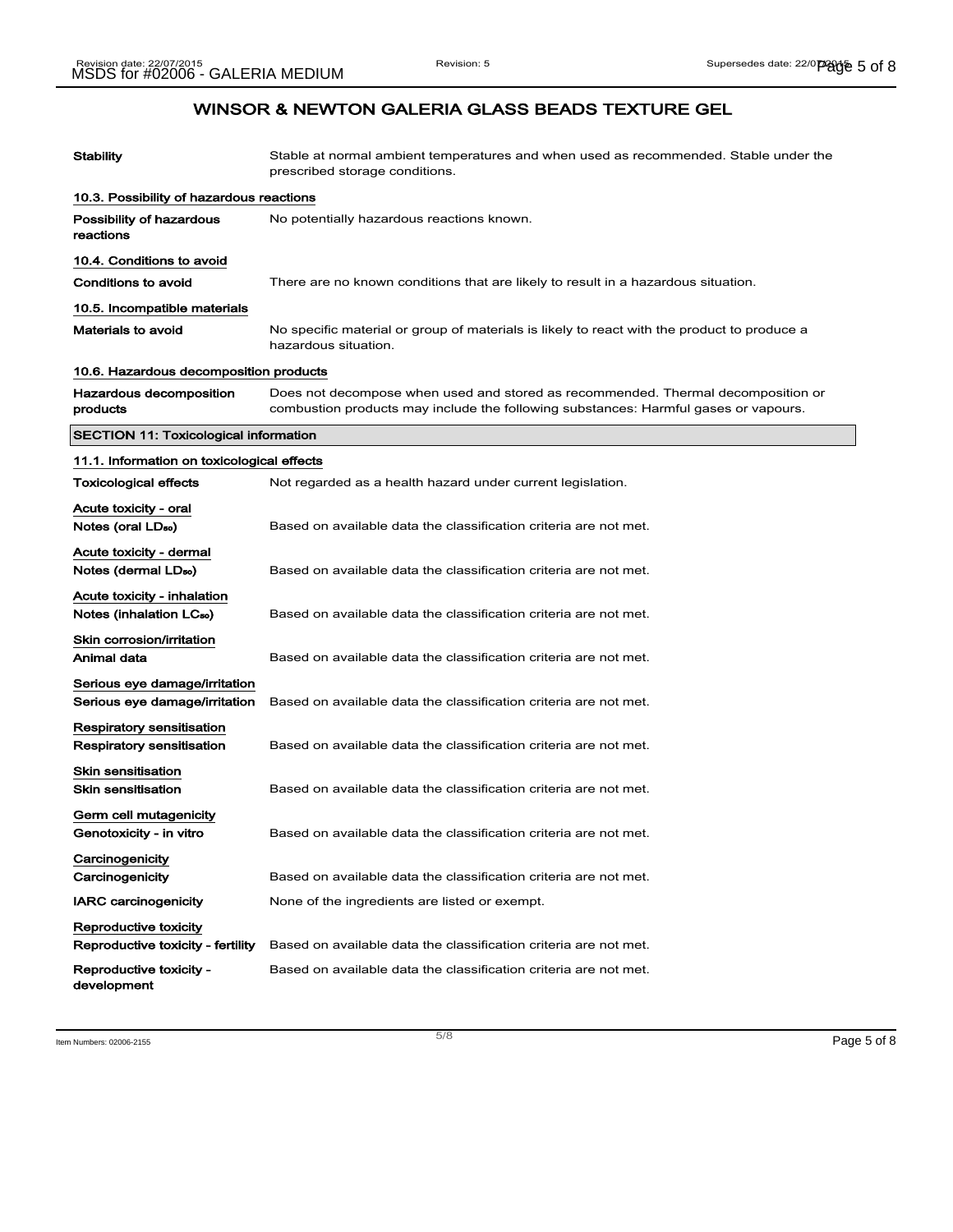| Specific target organ toxicity - single exposure   |                                                                                                                                                  |
|----------------------------------------------------|--------------------------------------------------------------------------------------------------------------------------------------------------|
| STOT - single exposure                             | Not classified as a specific target organ toxicant after a single exposure.                                                                      |
| Specific target organ toxicity - repeated exposure |                                                                                                                                                  |
| STOT - repeated exposure                           | Not classified as a specific target organ toxicant after repeated exposure.                                                                      |
| <b>Aspiration hazard</b>                           |                                                                                                                                                  |
| <b>Aspiration hazard</b>                           | Based on available data the classification criteria are not met.                                                                                 |
| General information                                | No specific health hazards known. The severity of the symptoms described will vary<br>dependent on the concentration and the length of exposure. |
| Inhalation                                         | No specific symptoms known. Spray/mists may cause respiratory tract irritation.                                                                  |
| Ingestion                                          | No specific symptoms known. May cause discomfort if swallowed.                                                                                   |
| <b>Skin contact</b>                                | No specific symptoms known. May cause discomfort.                                                                                                |
| Eye contact                                        | No specific symptoms known. May be slightly irritating to eyes.                                                                                  |
| Acute and chronic health<br>hazards                | No specific health hazards known.                                                                                                                |
| Route of entry                                     | Ingestion Inhalation Skin and/or eye contact                                                                                                     |
| Target organs                                      | No specific target organs known.                                                                                                                 |
| <b>Medical symptoms</b>                            | Irritation of eyes and mucous membranes.                                                                                                         |
| <b>SECTION 12: Ecological Information</b>          |                                                                                                                                                  |
| Ecotoxicity                                        | Not regarded as dangerous for the environment. However, large or frequent spills may have<br>hazardous effects on the environment.               |
| 12.1. Toxicity                                     |                                                                                                                                                  |
| <b>Toxicity</b>                                    | Based on available data the classification criteria are not met.                                                                                 |
| Acute toxicity - fish                              | Not determined.                                                                                                                                  |
| Acute toxicity - aquatic<br>invertebrates          | Not determined.                                                                                                                                  |
| Acute toxicity - aquatic plants                    | Not determined.                                                                                                                                  |
| <b>Acute toxicity -</b><br>microorganisms          | Not determined.                                                                                                                                  |
| 12.2. Persistence and degradability                |                                                                                                                                                  |
|                                                    | Persistence and degradability The degradability of the product is not known.                                                                     |
| 12.3. Bioaccumulative potential                    |                                                                                                                                                  |
| Bioaccumulative potential                          | No data available on bioaccumulation.                                                                                                            |
| 12.4. Mobility in soil                             |                                                                                                                                                  |
| <b>Mobility</b>                                    | No data available.                                                                                                                               |
| 12.5. Results of PBT and vPvB assessment           |                                                                                                                                                  |
| Results of PBT and vPvB                            |                                                                                                                                                  |

Item Numbers: 02006-2155  $\blacksquare$  Page 6 of 8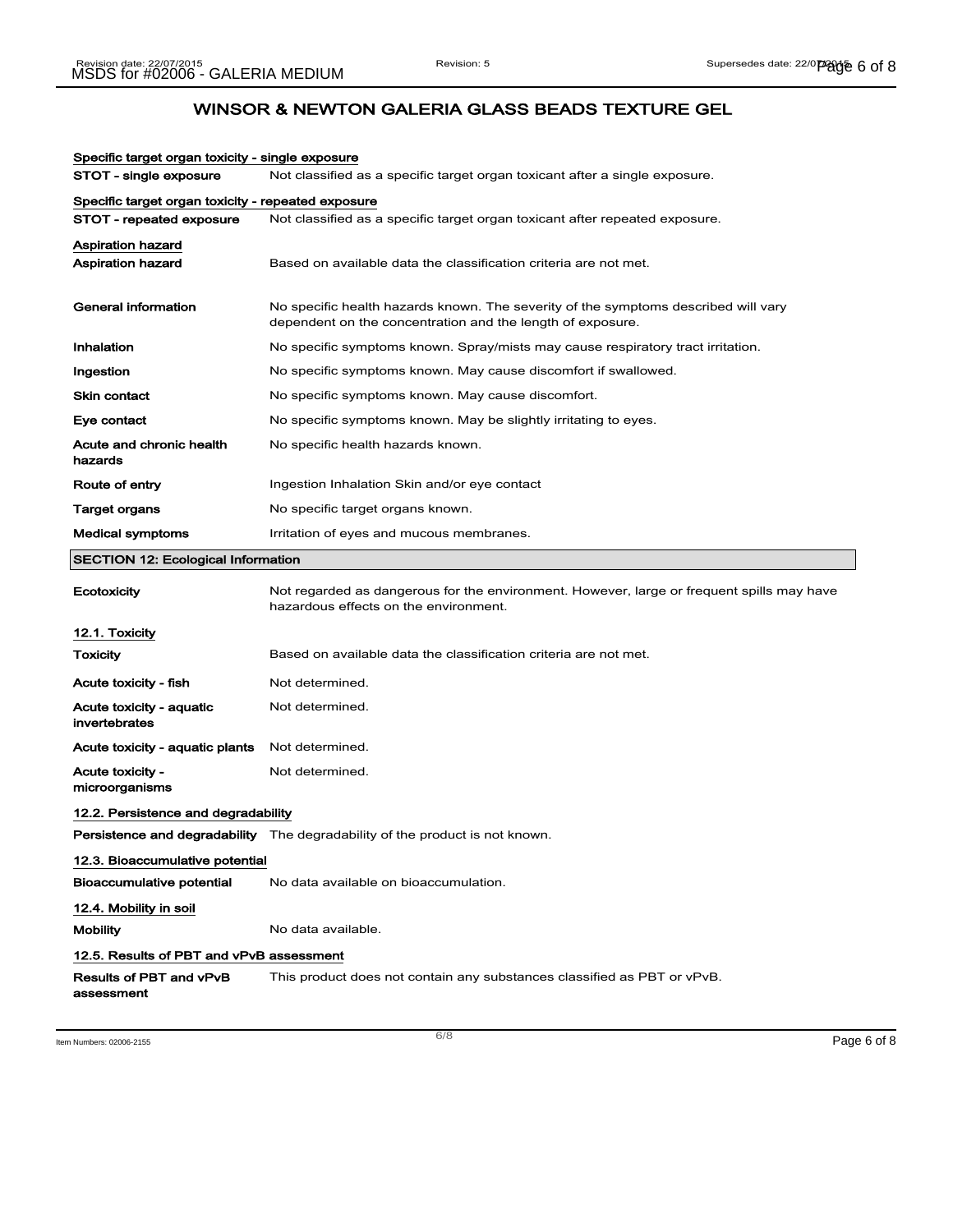| 12.6. Other adverse effects                                                                           |                                                                                                                                                                                                                                                                                                                                                      |
|-------------------------------------------------------------------------------------------------------|------------------------------------------------------------------------------------------------------------------------------------------------------------------------------------------------------------------------------------------------------------------------------------------------------------------------------------------------------|
| Other adverse effects                                                                                 | None known.                                                                                                                                                                                                                                                                                                                                          |
| <b>SECTION 13: Disposal considerations</b>                                                            |                                                                                                                                                                                                                                                                                                                                                      |
| 13.1. Waste treatment methods                                                                         |                                                                                                                                                                                                                                                                                                                                                      |
| General information                                                                                   | The generation of waste should be minimised or avoided wherever possible. Reuse or recycle<br>products wherever possible. This material and its container must be disposed of in a safe<br>way.                                                                                                                                                      |
| <b>Disposal methods</b>                                                                               | Dispose of waste to licensed waste disposal site in accordance with the requirements of the<br>local Waste Disposal Authority.                                                                                                                                                                                                                       |
| <b>Waste class</b>                                                                                    | 08 01 12 waste paint and varnish other than those mentioned in 08 01 11                                                                                                                                                                                                                                                                              |
| <b>SECTION 14: Transport information</b>                                                              |                                                                                                                                                                                                                                                                                                                                                      |
| General                                                                                               | The product is not covered by international regulations on the transport of dangerous goods<br>(IMDG, IATA, ADR/RID).                                                                                                                                                                                                                                |
| 14.1. UN number                                                                                       |                                                                                                                                                                                                                                                                                                                                                      |
| Not applicable.                                                                                       |                                                                                                                                                                                                                                                                                                                                                      |
| 14.2. UN proper shipping name                                                                         |                                                                                                                                                                                                                                                                                                                                                      |
| Not applicable.                                                                                       |                                                                                                                                                                                                                                                                                                                                                      |
| 14.3. Transport hazard class(es)                                                                      |                                                                                                                                                                                                                                                                                                                                                      |
| No transport warning sign required.                                                                   |                                                                                                                                                                                                                                                                                                                                                      |
| 14.4. Packing group                                                                                   |                                                                                                                                                                                                                                                                                                                                                      |
| Not applicable.                                                                                       |                                                                                                                                                                                                                                                                                                                                                      |
| 14.5. Environmental hazards                                                                           |                                                                                                                                                                                                                                                                                                                                                      |
| Environmentally hazardous substance/marine pollutant<br>No.                                           |                                                                                                                                                                                                                                                                                                                                                      |
| 14.6. Special precautions for user                                                                    |                                                                                                                                                                                                                                                                                                                                                      |
| Not applicable.                                                                                       |                                                                                                                                                                                                                                                                                                                                                      |
|                                                                                                       | 14.7. Transport in bulk according to Annex II of MARPOL73/78 and the IBC Code                                                                                                                                                                                                                                                                        |
| <b>Transport in bulk according to</b> Not applicable.<br>Annex II of MARPOL 73/78<br>and the IBC Code |                                                                                                                                                                                                                                                                                                                                                      |
| <b>SECTION 15: Regulatory information</b>                                                             |                                                                                                                                                                                                                                                                                                                                                      |
|                                                                                                       | 15.1. Safety, health and environmental regulations/legislation specific for the substance or mixture                                                                                                                                                                                                                                                 |
| National regulations                                                                                  | Health and Safety at Work etc. Act 1974 (as amended).<br>The Chemicals (Hazard Information and Packaging for Supply) Regulations 2009 (SI 2009<br>No. 716).<br>The Carriage of Dangerous Goods and Use of Transportable Pressure Equipment<br>Regulations 2009 (SI 2009 No. 1348) (as amended) ["CDG 2009"].<br>EH40/2005 Workplace exposure limits. |